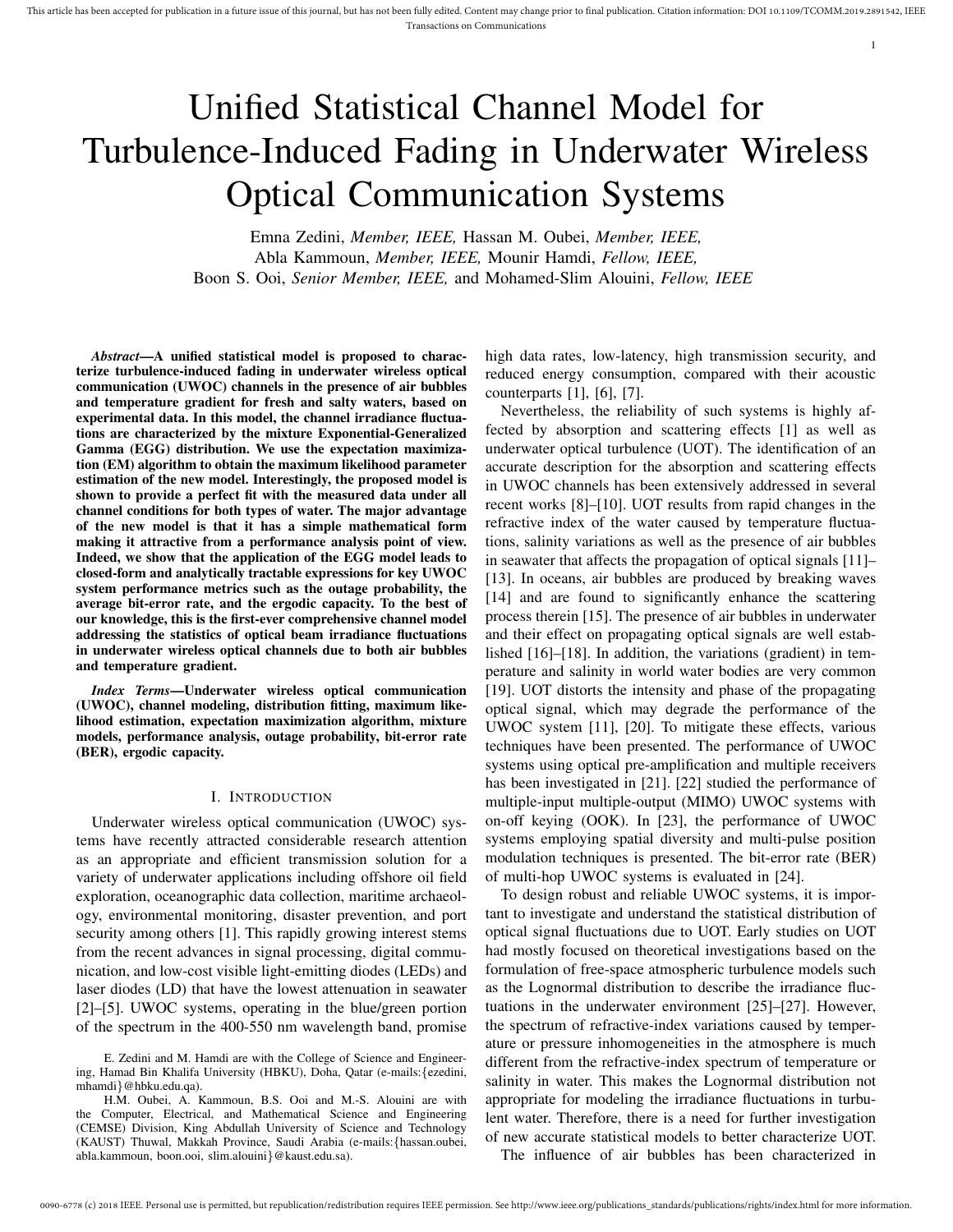several previous works based on Mie scattering theory [15], [28]. It was only recently that the impact of bubbles on the distribution of the irradiance has been investigated through a set of lab experiments [29], [30]. These works essentially show that in the presence of air bubbles the distribution of the irradiance is accurately modeled by a mixture of the Exponential distribution and the Log-normal distribution which can also be replaced by the Gamma distribution. The presence of the Log-normal distribution or equivalently the Gamma distribution agrees with previous studies suggesting its use to model underwater optical channels. The Exponential distribution, is however, less common. As shown in [30], it is used to model the loss in the received energy caused by air bubbles. Therefore, typical single-lobe distributions cannot appropriately fit the measured data in the presence of air bubbles, and a two-lobe statistical model is required to predict the statistical behavior of UWOC turbulence-induced fading in all regions of the scintillation index.

In [29], the mixture Exponential-Lognormal model has been proposed to describe the irradiance fluctuations due to air bubbles in both fresh and salty waters in UWOC channels. However, the model does not take into account temperature or salinity gradient in the water channel and is shown not to accurately fit the measured data in all turbulence regimes where the scintillation index varies between 0.1 to 1 Moreover, the mathematical form of Lognormalbased distributions is not convenient for analytic calculations. Furthermore, the design and the performance analysis of such systems is much more challenging. Indeed, the application of the Exponential-Lognormal in UWOC channels makes it very hard to obtain closed-form and easy-to-use expressions for important performance metrics such as the outage probability and the average BER. The mathematical intractability of the Lognormal-based model becomes more evident when we know that the assessment of BER is based on numerical methods, as closed-form analytical expressions are not available for this model. In [31], Weibull distribution was used to characterize fluctuations of laser beam intensity in underwater caused by salinity gradient. The Weibull model showed an excellent agreement with measured data under all channel conditions. Statistical channel model for weak temperature-induced turbulence in UWOC systems was investigated in [32]. The Generalized Gamma distribution (GGD) was proposed to accurately describe both non turbulent thermally uniform and gradient based underwater wireless optical channels. In [30], we have proposed the mixture EG distribution to characterize optical signal irradiance fluctuations in underwater channel. The model provided a perfect fit with the measured data under all the channel conditions for both fresh and salty waters.

However, the aforementioned studies have investigated and modeled the statistics of laser beam irradiance fluctuations due either to air bubbles in thermally uniform channel or underwater channels with temperature or salinity gradient. To the best of the authors' knowledge, there is no comprehensive study that statistically describes optical beam irradiance fluctuations taking into account both air bubbles and temperature gradient. In this paper, we present a unified UWOC turbulence model that efficiently and statistically describe air bubbles

and temperature-induced irradiance fluctuations from weak to strong turbulence condition using fresh as well as salty waters. Based on measured data, we propose the mixture Exponential-Generalized Gamma (EGG) distribution model that gives excellent goodness of fit under all channel conditions. We use the expectation maximization (EM) algorithm to obtain the maximum likelihood (ML) estimates of the new model parameters. When the water temperature is uniform throughout the tank, the received intensity of the laser beam is best described by the simple Exponential-Gamma (EG) distribution which is a special case of the EGG distribution.

In addition, we present a unified performance analysis of UWOC systems operating under intensity modulation/direct detection (IM/DD) as well as heterodyne techniques. As we will see in the sequel, the new model not only gives excellent agreement with the real measured data under all channel conditions but also can efficiently be used to obtain closedform and mathematically tractable expressions for the system performance metrics such as the outage probability, the average bit-error rate (BER) for a variety of modulation schemes, and the ergodic capacity. We also derive new asymptotic expressions for all the performance metrics in the high SNR regime in terms of elementary functions.

The remainder of this paper is organized as follows. Section II illustrates the experimental setup for intensity fluctuations measurements. In Section III, we introduce the mixture EGG model and we provide its statistical parameters. The EM algorithm is also presented in detail. A comparison between our proposed EGG model, the EG model, and the Exponential-Lognormal model is also established by means of statistical goodness of fit tests, and presented in Section IV. Section V is devoted to the experimental results and discussion. We then show how the application of the new model results in closedform results for fundamental performance metrics along with the asymptotic analysis at high SNR in Section VI. Section VII presents some numerical and simulation results to illustrate the mathematical formalism presented in this work. Finally, some concluding remarks are drawn in Section VIII.

### II. EXPERIMENTAL SETUP

# *A. Turbulent UWOC Channels with Gradient Temperature*

The experimental setup was kept identical to the one described in reference [32] including the different temperature values used to create temperature gradient in the water channel. Additionally, we have considered a water temperature gradient of  $0.22 \degree \text{C}$ . $cm^{-1}$  corresponding to two different temperature values, 17.3 °C and 39.2 °C for strong effect of the air bubbles. The optical transmitter was a single-mode TOcan and fiber pigtailed green LD (Thorlabs LP520) operating at a wavelength of 515 nm with 25.4 mm diameter and 25.4 mm focal length. In room temperature operation, the threshold current of the LD was 58 mA. The transmission power was set at 5.7 mW. Air bubbles were introduced in the water tank via a 3/4 diameter and 0.9 m long PVC pipe with 2 mm holes placed in the bottom of the tank as shown in Fig. 1. The air flow rate was measured in terms of liters per minute (L/min) that can be also expressed in terms of standard cubic feet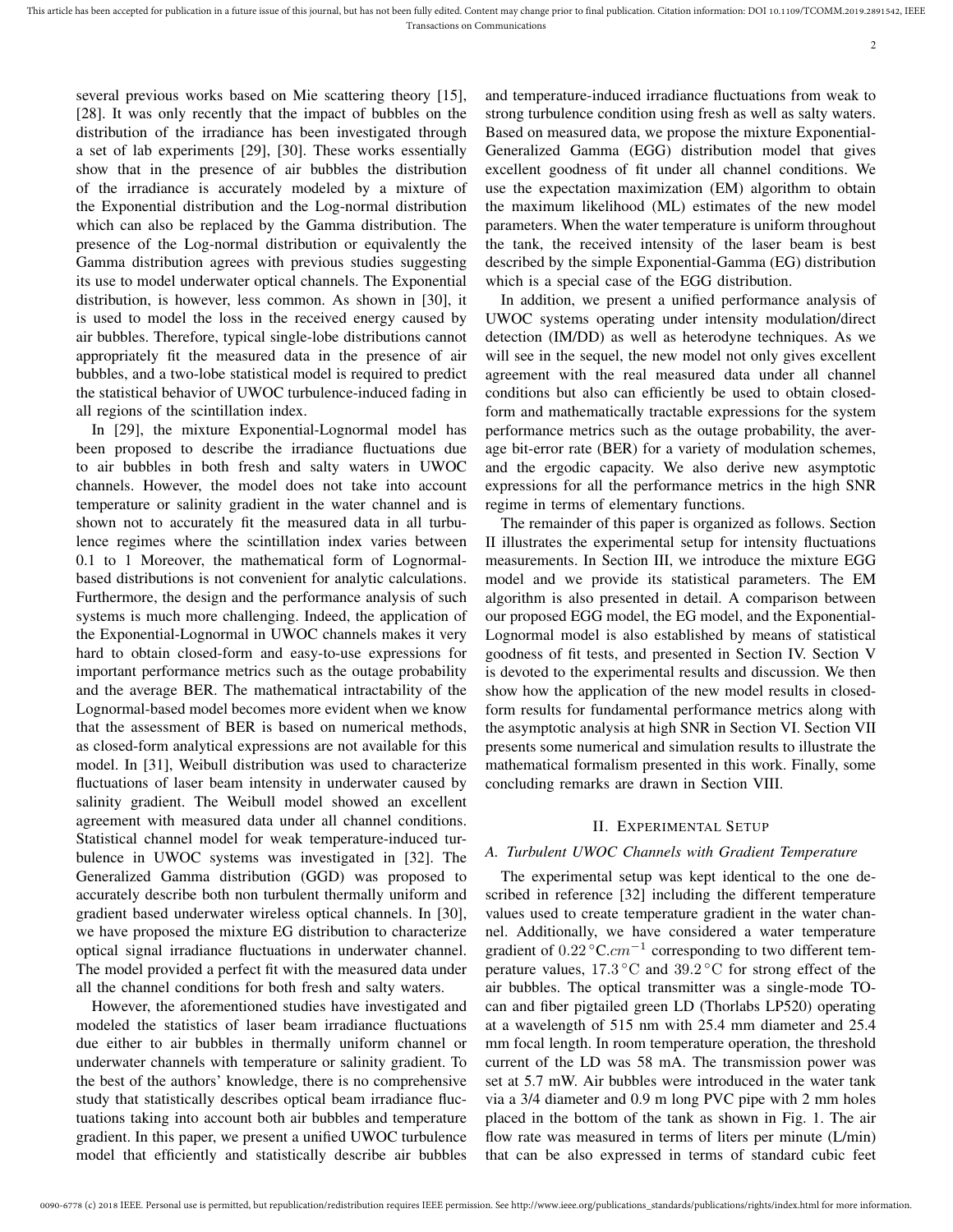per hour (SCFH). Four levels of air bubbles were generated namely BL=2.4 L/min (5 SCFH), 4.7 L/min (10 SCFH), 16.5 L/min (35 SCFH), and 23.6 L/min (50 SCFH) throughout the experiment. The size of the bubble was assumed to be



Fig. 1: Experimental setup used to study the statistics of temperature-induced turbulent underwater wireless optical channel in the presence of air bubbles: laser diode (LD), and photodetector (PD).

uniform as no external force was introduced influence the size and speed of the bubble generation [33]. The tank was filled with fresh municipal water with an estimated attenuation coefficient of 0.071 m-1 at 520 nm. After propagating through the turbulent and bubbly water, we collected 100000 samples of intensity fluctuations data for statistical analysis using a silicon photodiode receiver unit (Thorlabs DET36A) with 25.4 mm diameter and 75 mm focal length.

# *B. Turbulent UWOC Channels with Uniform Temperature*

Fig. 2 illustrates the experimental setup used to measure and collect the intensity fluctuations data for underwater wireless optical channels under the combined effect of salinity as well as air bubbles induced turbulences. There was no attempt to



Fig. 2: Actual Photograph of the experimental setup for intensity fluctuations measurements in 1 m underwater channel in the presence of air bubbles for uniform temperature.

control the temperature of the water. Using a thermometer, the temperature in the tank was kept constant at  $25\,^{\circ}\text{C}$ . The transmitter is a green LD with a peak emission wavelength of around 515 nm with 0.45nm full-width at half-maximum (FWHM) under 70mA current injection. A plano-convex lens (Thorlabs LA1951-A) of 25.4 mm focal length is used to collimate and produce a parallel beam. The transmitted power is 7.5 mW (8.8 dBm). The underwater environment was simulated using  $1 \text{ m} \times 0.6 \text{ m} \times 0.6$  water tank made of polyvinyl chloride (PVC) with 6 cm  $\times$  6 cm acrylic glass windows. The inside of the tank was painted black in order to minimize light reflecting off the sidewalls. Both fresh and salty waters are considered in our measurements. For salinity, we added 118 g of table salt into the fresh water tank. Air bubbles were generated by a 3/4" PVC pipe with 2 mm holes placed along the tank. The hole spacing is 5 cm. Five levels of air bubbles (BL) were generated, namely BL=0 L/min, 2.4 L/min, 4.7 L/min, 7.1 L/min (15 SCFH), and 16.5 L/min.

3

After propagating through the 1 m underwater channel, the 520 nm beam was focused into a biased silicon PIN photodiode (PD) receiver utilizing a 75 mm focal length lens (Thorlabs LA1608-A). The technical specifications of the PD (Thorlabs DET36A) include an active diameter of 13 mm<sup>2</sup>, a responsivity of around 0.19 A/W at 520 nm and a noise equivalent power (NEP) of 0.016 pW/Hz<sup> $\frac{1}{2}$ </sup>. The output of the PD was captured by a 1 GHz bandwidth mixed domain oscilloscope (Tektronix, MDO 3104) with a maximum sampling rate of up to 5 GSa/s for power fluctuations monitoring and measurements. For channel coherence time measurements, we collected 100000 samples with the sampling rate of 100 kS/s. In the case of intensity fluctuations' distribution data, we also collected 100000 samples with sampling rate of 100 S/s. For all tests, measurements were taken under normal room illumination conditions.

# III. MODELING UNDERWATER TURBULENCE WITH THE MIXTURE EGG MODEL

# *A. Statistics of the New Model*

Throughout this paper, the irradiance fluctuations of the received optical wave due to air bubbles and temperatureinduced fading in both fresh and salty (by adding salt into the fresh water tank) waters, I, is modeled by the mixture EGG distribution, which is a weighted sum of the Exponential and Generalized Gamma distributions and can be expressed as

$$
f_I(I) = \omega f(I; \lambda) + (1 - \omega)g(I; [a, b, c]), \qquad (1)
$$

with

$$
f(I; \lambda) = \frac{1}{\lambda} \exp(-\frac{I}{\lambda})
$$
 (2)

$$
g(I; [a, b, c]) = c \frac{I^{ac-1}}{b^{ac}} \frac{\exp(-\left(\frac{I}{b}\right)^c)}{\Gamma(a)}
$$
(3)

 $f$  and  $g$  being respectively the Exponential and Generalized Gamma distributions where  $\omega$  is the mixture weight or mixture coefficient of the distributions, satisfying  $0 < \omega < 1$ ,  $\lambda$  is the parameter associated with the Exponential distribution, and  $a, b$  and  $c$  are the parameters of the Generalized Gamma distribution and  $\Gamma(.)$  denotes the Gamma function.

The *n*th moment of *I* defined as  $\mathbb{E}[I^n] \triangleq \int_0^\infty I^n f_I(I) dI$ , can be obtained by substituting (1) into the definition then utilizing [34, Eqs. (3.351/3) and (3.478/1)] yielding

$$
\mathbb{E}[I^n] = \omega \lambda^n n! + (1 - \omega) \frac{b^n \Gamma(a + \frac{n}{c})}{\Gamma(a)},
$$
 (4)

where E represents the expected value.

The scintillation index  $\sigma_I^2$ , defined as the normalized variance of the intensity fluctuations can be expressed as

$$
\sigma_I^2 \triangleq \frac{\mathbb{E}[I^2] - \mathbb{E}[I]^2}{\mathbb{E}[I]^2}.
$$
\n(5)

Using (4), the scintillation index can be derived as

$$
\sigma_I^2 = \frac{2\omega\lambda^2 + (1-\omega)b^2 \frac{\Gamma(a+\frac{2}{c})}{\Gamma(a)}}{\left[\omega\lambda + (1-\omega)\frac{b\Gamma(a+\frac{1}{c})}{\Gamma(a)}\right]^2} - 1.
$$
 (6)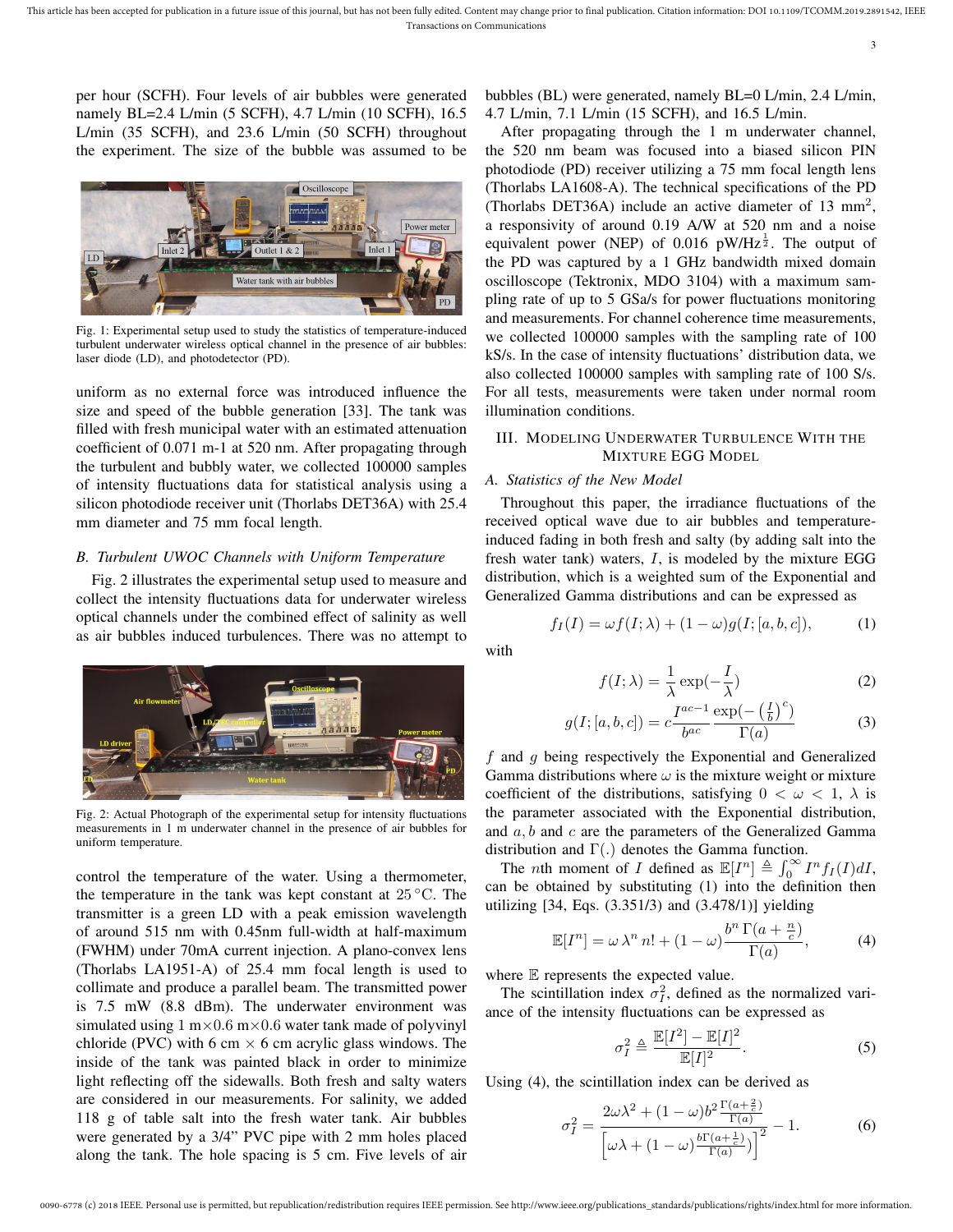Special Case (Uniform Temperature). Thermally uniform UWOC channels are perfectly characterized by the simple EG mixture model which is a special case of EGG for  $c = 1$ . The EG model is a weighted sum of the Exponential and Gamma distributions whose PDF is obtained by setting  $c = 1$  in (1) as

$$
f_I(I) = \frac{\omega}{\lambda} \exp\left(-\frac{I}{\lambda}\right) + (1 - \omega) I^{\alpha - 1} \frac{\exp\left(-\frac{I}{\beta}\right)}{\beta^{\alpha} \Gamma(\alpha)}, \quad (7)
$$

where  $\alpha$  and  $\beta$  represent the shape and scale parameters of the Gamma distribution, respectively. We should emphasize that the distribution in (7) has a simpler mathematical form than the Lognormal-based PDF given in [29, Eq.(8)] and thus lead to straightforward performance evaluation of UWOC systems, with closed-form and mathematically tractable results.

# *B. ML Parameter Estimation of the New Model*

In this paper, we use the expectation maximization (EM) algorithm to find maximum likelihood estimates of the model (1) parameters, i.e.  $\omega$ ,  $\lambda$ ,  $a$ ,  $b$ , and  $c$ . The EM algorithm is an effective iterative method that starts from some arbitrarily initial values for the model parameters and then proceeds iteratively to update them until convergence. In other words, the EM algorithm provides us the parameters that realize the best fit with the measured data. These values vary depending on the water temperature, the water salinity, and the level of the air bubbles as shown by Table I and Table II.

Let  $I_1, \ldots, I_n$  be the set of independent and identically distributed (iid) irradiance observations with  $n$  being the number of measured samples, using the experimental setups previously described. As clearly shown in the experimental setup section, we have collected  $n = 100000$  samples of intensity fluctuations data with a sampling rate of 100 S/s. Therefore, it is important to mention here that for every channel condition specified by the rows of Table I and Table II, we have collected 100000 irradiance fluctuations. In other words, for a specific channel condition, we use 100000 realizations and we run the EM algorithm to obtain the maximum likelihood estimates of  $\omega$ ,  $\lambda$ ,  $a$ ,  $b$  and  $c$  which are obtained in Table I and Table II.

The EM algorithm, generally used for maximum likelihood estimation of models involving missing data, has also been applied to estimate the parameters of mixture models. This is because data generated from the mixture model as in (1) can be regarded as an incomplete data set. Indeed, it is possible to associate each observed irradiance realization  $I_i$ with a hidden unobserved binary random variable  $z_i$  taking 1 with probability  $\omega$  when the data point is drawn from the Exponential distribution and 0 with probability  $1 - \omega$  if drawn from the Generalized Gamma distribution.

The EM-algorithm seeks to determine the maximum likelihood estimates of the parameters of the mixture model in (1) by alternating the following two steps

• E-step: The E-step consists in computing the expected values of the hidden variables  $\{z_i\}$  given the incomplete

data set  ${I_i}_{i=1}^n$ . Using the Bayes' rule, these quantities are given by

$$
\gamma_i \triangleq \mathbb{P}\left[z_i = 1 | \left\{I_i\right\}_{i=1}^n\right] \n= \frac{\omega f(I_i; \lambda)}{\omega f(I_i; \lambda) + (1 - \omega)g(I_i; [a, b, c])}.
$$
\n(8)

• M-step: The M-step consists in selecting the parameters of the mixture model that maximize the following functional which coincides with the expected value of the log likelihood function of the complete data set  $\{(I_i, z_i)\}_{i=1}^n$ with respect to the conditional distribution  $(z_1, \ldots, z_n)$ given  $I_1, \ldots, I_n$ 

$$
\ell(\lbrace I_i \rbrace; \lambda, [a, b, c]) = \sum_{i=1}^n \gamma_i \log(f(I_i; \lambda)) + \gamma_i \log(\omega)
$$

$$
+ (1 - \gamma_i) \log(1 - \omega) + (1 - \gamma_i) \log(g(I_i; [a, b, c])).
$$
(9)

As already shown in [35], when it comes to compute the maximum values of the above function, it is more handy to work with  $\theta = b^c$  than b. We will thus maximize over the variables  $a, \theta$  and c. Taking the derivatives of functional  $\ell$  with respect to  $\theta$ , c and a results in the following set of equations

$$
\theta = \frac{\sum_{i=1}^{n} (1 - \gamma_i) I_i^c}{\sum_{i=1}^{n} (1 - \gamma_i) a}
$$
\n(10)

$$
a = \frac{\sum_{i=1}^{n} \frac{\gamma_i}{c}}{\frac{\sum_{i=1}^{n} \gamma_i \log(I_i) I_i^c \sum_{j=1}^{n} \log(\gamma_j)}{\sum_{j=1}^{n} \gamma_j I_j^c} - \sum_{i=1}^{n} \gamma_i \log(I_i)}
$$
(11)

$$
\sum_{i=1}^{n} (1 - \gamma_i) \psi(a) + \sum_{i=1}^{n} (1 - \gamma_i) \log(\theta) - \sum_{i=1}^{n} (1 - \gamma_i) c \log(I_i) = 0
$$
\n(12)

where  $\psi$  is the digamma function [34, Eq. (8.360)]. To find  $a, \theta$  and c, it suffices to replace into (12)  $\theta$  and a with their expressions in  $(10)$  and  $(11)$ . In doing so,  $(12)$ becomes a single variable function of  $c$ , the zero of which can be solved numerically using the MATLAB function fzero. Once c is obtained, a and  $\theta$  are retrieved using again (11) and (10). As for the Exponential distribution, the maximization over the parameter  $\lambda$  leads to

$$
\lambda = \frac{\sum_{i=1}^{n} \gamma_i I_i}{\sum_{i=1}^{n} I_i}.
$$
\n(13)

Finally, the weight  $\omega$  satisfies

$$
\omega = \frac{1}{n} \sum_{i=1}^{n} \gamma_i.
$$
 (14)

For the sake of simplicity, we summarize in Algorithm 1 the EM algorithm for the EGG mixture model.

It is worth accentuating that, the EM algorithm is also used to estimate the parameters of the EG model and the ML estimates of  $\alpha$  and  $\beta$  parameters of the Gamma distribution may be determined utilizing [30, Eqs. (11) and (12)]. Moreover, to compare the new proposed model with the Exponential-Lognormal model presented in [29], we have also applied the EM algorithm to obtain ML estimates of the Lognormal distribution parameters,  $\mu$  and  $\sigma^2$ , that may be calculated using [30, Eqs. (14) and (15)].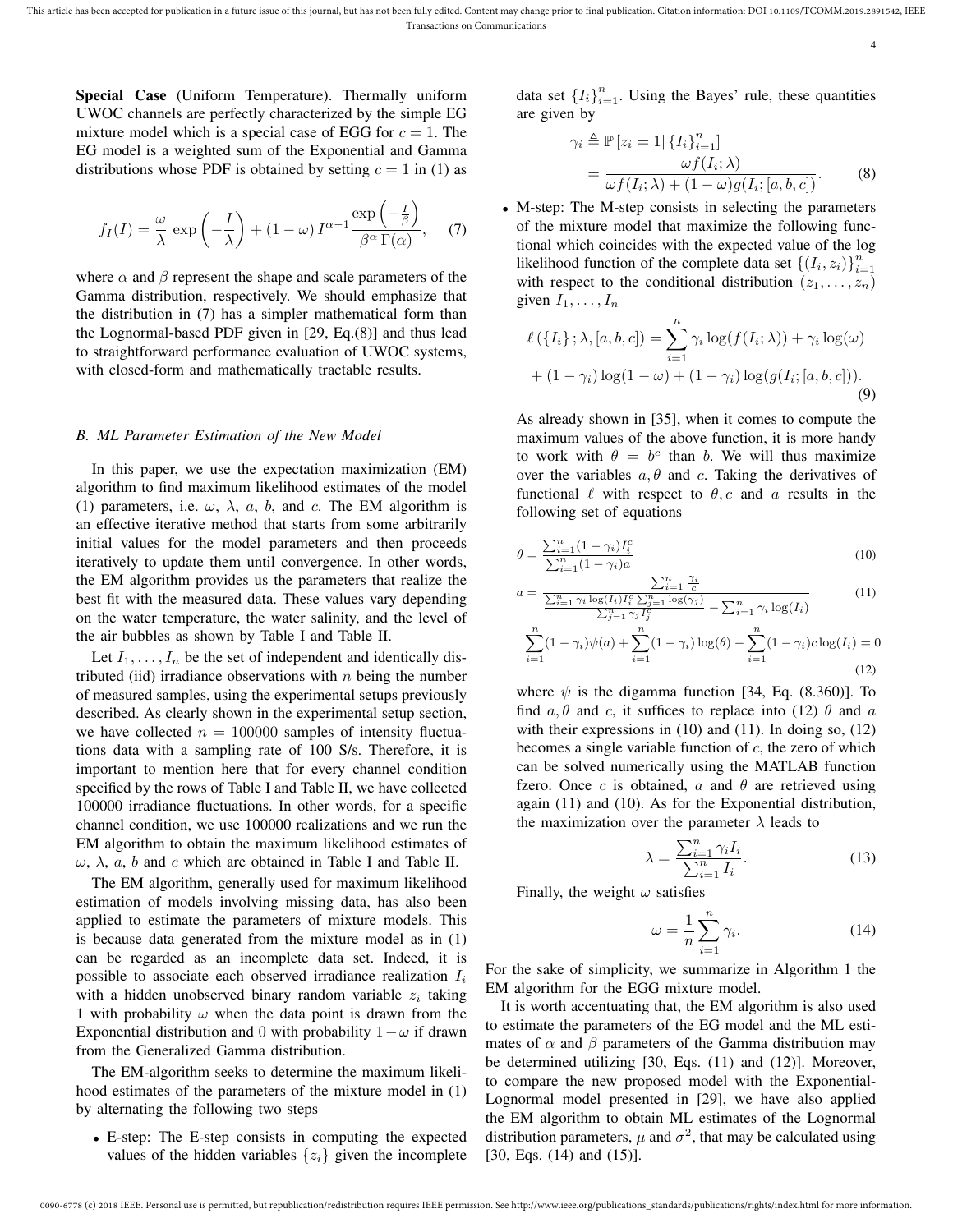Algorithm 1 EM algorithm to tune the EGG mixture model

1: Initialize, 
$$
t = 0
$$
 and  $p^t = [a, b, c, \lambda, \omega]$  and  $\epsilon > 0$ .

2: repeat

- 3:  $t := t + 1$
- 4: **E-Step**: Compute  $\gamma_i^t$  as (8)
- 5: **M-step:** Set  $c^t$  to the positive zero of the following function

$$
h(c) = -\sum_{i=1}^{n} (1 - \gamma_i^t) \psi(a) - \sum_{i=1}^{n} (1 - \gamma_i^t) \log(\theta) + \sum_{i=1}^{n} (1 - \gamma_i^t) c \log(I_i)
$$

where  $a, \theta$  depend on c through (11) and (10).

6: Compute  $a^t$ ,  $\theta^t$  using (11) and (10) with c replaced by  $c^t$ , Set  $b^t = (\theta^t)^{\frac{1}{c_t}}$ 

7: Compute 
$$
\lambda^t
$$
 and  $\omega^t$  using (13) and (14)

8: Update 
$$
p^t = [a^t, b^t, c^t, \lambda^t, \omega^t]
$$

9: **until** max $(|p^t - p^{t-1}|) > \epsilon$ 

# IV. GOODNESS OF FIT TESTS

The validity of the new proposed model may be verified statistically by conducting goodness of fit tests that describe how well the new model fits to the measured data. Specifically, we use the mean square error (MSE) test and the R-square  $(R<sup>2</sup>)$  test that have been widely employed in evaluating the goodness of fit of a variety of fading distributions to channel measurements. Additionally, by conducting these tests, we compare the proposed EGG distribution with the EG as well as the Exponential-Lognormal distributions and we demonstrate that our proposed model can efficiently describe the irradiance fluctuations under all channel conditions for both fresh and salty waters, providing analytical tractability as well.

The results of the MSE as well as the  $R<sup>2</sup>$  tests along with the estimated parameters of the proposed EGG, the EG, and the Exponential-Lognormal distributions for different levels of air bubbles for thermally uniform and gradient-based UWOC channels are listed in Table I and Table II, respectively.

# *A. MSE Test*

The MSE is a simple and efficient measure of how accurately the proposed EGG model predicts the measured irradiance fluctuations. It is defined as

$$
\text{MSE} = \frac{\sum_{i=1}^{N} (F_e(I_i) - F(I_i))^2}{N},\tag{15}
$$

where  $F_e(I)$  denotes the empirical distribution function of I and  $F(I)$  stands for the theoretical CDF computed with parameters estimated from the measured data defined as  $F(x) = \int_{-\infty}^{x} f_I(I, \theta) dI$ . It is important to mention here that lower values of MSE (i.e. MSE  $\rightarrow$  0) indicate a better fit to the acquired experimental data and subsequently a better model.

*B. R*<sup>2</sup> *Test*

The coefficient of determination,  $R^2$ , is used to quantify the goodness of fit.  $R^2$  is computed from the sum of squared errors,  $SS_{\text{err}}$ , and the sum of the squares of the distances of the measured points from their mean,  $SS<sub>tot</sub>$ , and can be expressed as [36]

$$
R^2 = 1 - \frac{SS_{\text{err}}}{SS_{\text{tot}}},\tag{16}
$$

where  $SS_{\text{err}} = \sum_{i=1}^{M} (f_{m,i} - f_{p,i})^2$  and  $SS_{\text{tot}} =$  $\sum_{i=1}^{M} (f_{m,i} - \bar{f})^2$ , with  $f_{m,i}$  and  $f_{p,i}$  are the measured and predicted probability values for a given received irradiance level, M represents the number of bins of the data histogram, and  $\bar{f} = \sum_{i=1}^{M} \frac{f_{m,i}}{M}$ .

It is worth mentioning that the  $R^2$  measure ranges from 0 to 1 and the higher the value of  $R^2$  (i.e.  $R^2 \rightarrow 1$ ), the better the proposed model fits the measured intensity through the experiment. Note that the value of  $R^2$  depends on the number of bins of the acquired data histogram.

# V. EXPERIMENTAL VALIDATION

## *A. Turbulent UWOC Channels with Gradient Temperature*

In this section, we show how the new proposed EGG model provides an excellent agreement with the measured data under all channel conditions. Fig. 3 shows the histograms of the experimental data along with the fitness of the new EGG probability distribution function under various levels of air bubbles and different levels of temperature gradient, based on the parameters of Table I. For comparison purposes, we also show the PDFs of EG and Exponential-Lognormal. We can clearly observe that as the temperature-induced turbulence increases, the histogram is more skewed to the left (Figs. 3(c)  $& 3(d)$ , indicating a stretch and the shape of the peak becomes wider. Note that both EG and Exponential-Lognormal distributions fit the measured data quite well when the temperature gradient in the underwater channel is low (Figs. 3(a)  $\&$  3(b)). As the water temperature gradient increases, both distributions can not follow the stretching shape of the graph and start to loose accuracy. However, as clearly seen in Fig. 3, the proposed EGG model perfectly matches the measured data under all channel conditions from weak to strong turbulence. This excellent agreement clearly demonstrates that the EGG distribution is the most suitable probability distribution to characterize underwater optical signal irradiance fluctuations due to both air bubbles and temperature-induced turbulence. Interestingly, this new distribution not only provides excellent agreement with the measured data under all conditions of turbulence but also serves as a more tractable model that introduces a lot of analytical facilities in deriving easy-touse expressions for several performance metrics of UWOC systems such as the outage probability and the average BER.

Table I also compares the scintillation index of the experimental data to the scintillation index of the new EGG model as well as the EG and the Exponential-Lognormal models. The scintillation index of the measured data is computed according to (5), and the scintillation indices of the proposed EGG model as well as the EG and the Exponential-Lognormal model are calculated theoretically using (6), [30, Eq.(4)], and [29, Eq.(8)], respectively.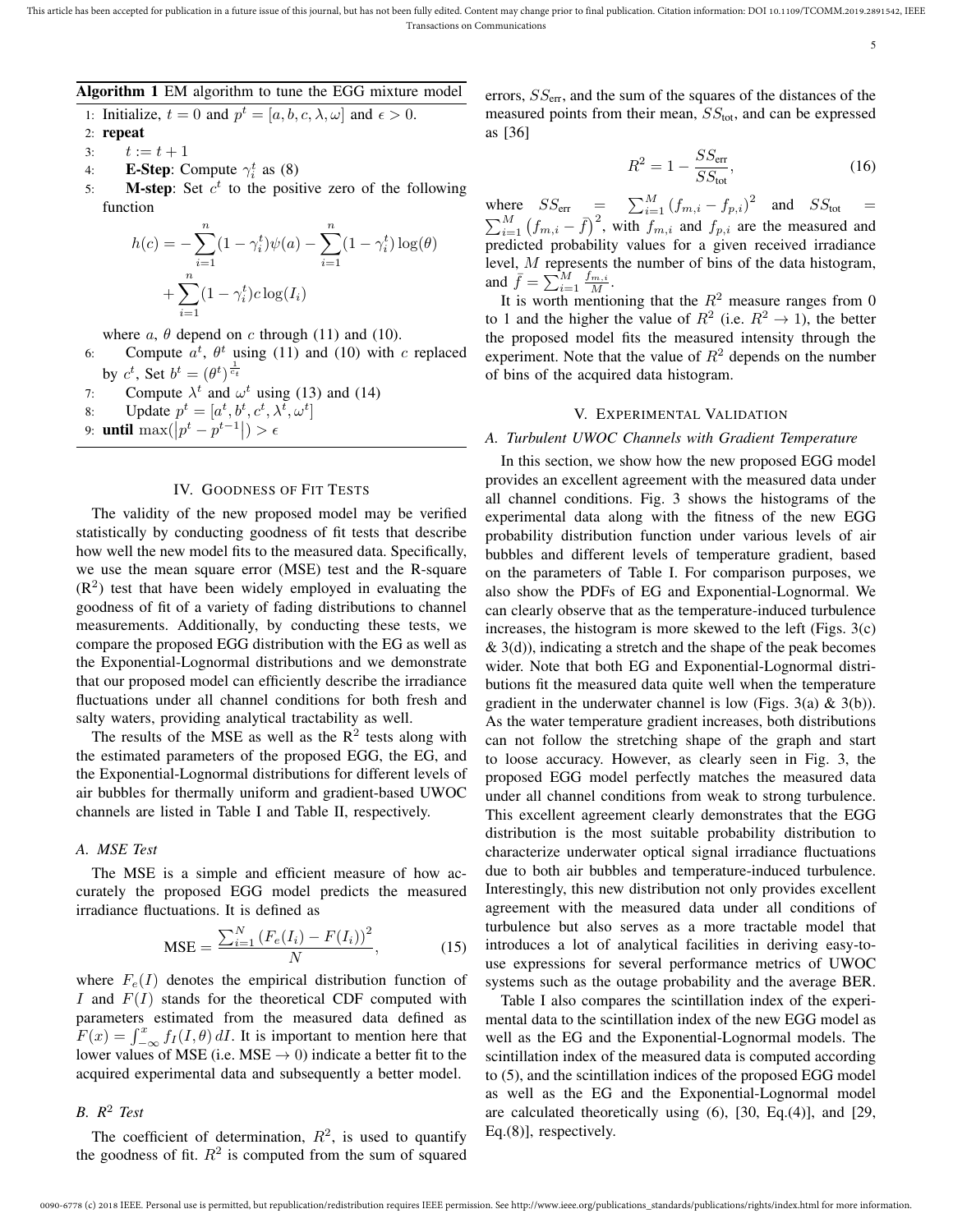

Fig. 3: Histograms of the measured data along with the new EGG, the EG, and the Exponential-Lognormal PDFs under various levels of air bubbles and different temperature gradients.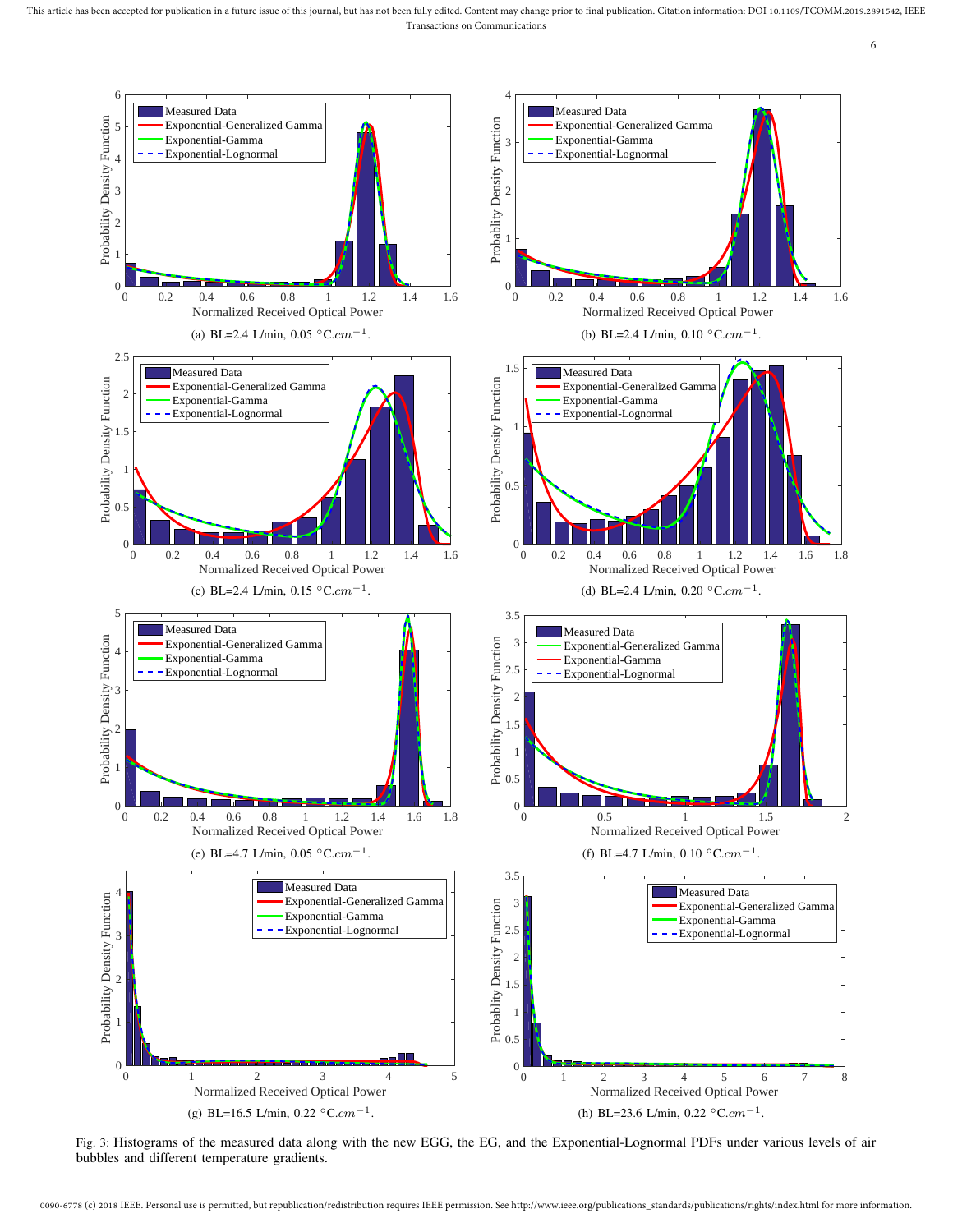

Fig. 4: Histograms of the measured data along with the new EGG, the EG,and the Exponential-Lognormal PDFs under different levels of air bubbles for fresh as well as salty waters.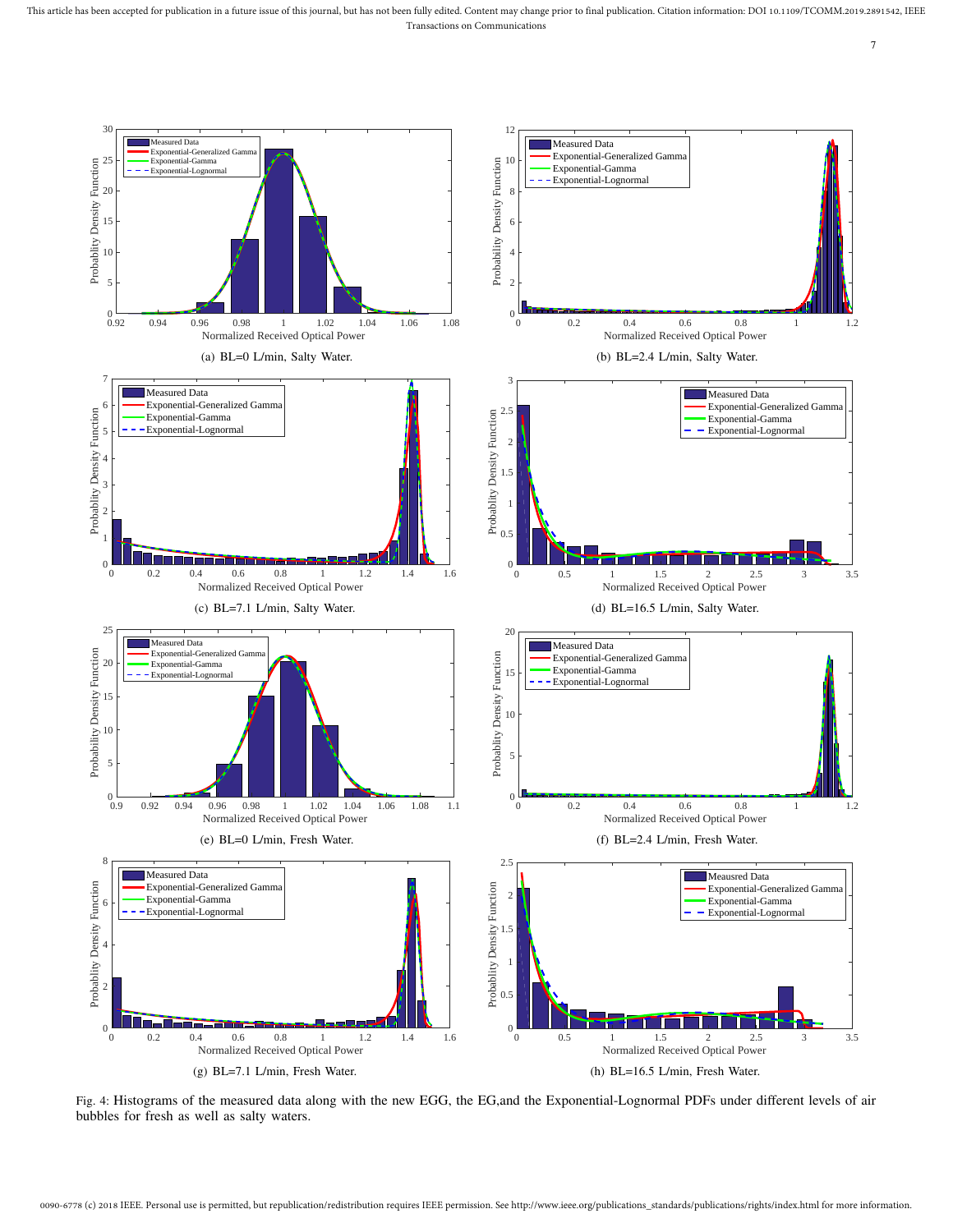$7.1 \qquad \qquad \begin{array}{|c|c|} \hline \begin{array}{c} 0.3489, 0.4771, \ 0.2963 & 0.3150 \end{array} & \begin{array}{c} 0.3489, 0.4771, \ 0.4719, 1.4531, \ \end{array} \end{array}$ 

0.2963

 $\overline{\phantom{0}}$  .

 $0.31\,50$ 

 $16.5 \qquad \qquad 1.1030 \qquad \qquad 1.0409 \qquad \qquad 0.075, \; 2.9963.$ 

 $1.1030$ 

 $16.5\,$ 

1.0409

0.0075, 2.9963, 216.8356)

 $(0.5117, 0.1602, 0.0075, 2.9963, 216.8356)$ 

 $1.2822$ <br> $\times 10^{-6}$ 

 $\begin{array}{|c|c|c|c|}\hline 1.2822 & 0.9625 & 1.1495 & (0.5717, 0.1992,\ \times 10^{-6} & & 1.1495 & 6.7615, 0.3059\hline \end{array}$ 

1.1495

 $0.9625$ 

6.7615, 0.3059)

0.4319, 1.4531, 74.3650)

 $\begin{array}{c} (0.3489, 0.4771, \\ 0.4319, 1.4531, 74.3650) \end{array}$ 

 $9.4207$ <br/> $\times10^{-7}$ 

 $\begin{array}{|c|c|c|c|}\hline 0.4207 & 0.9612 & 0.3380 & (0.4866, 0.5549, 0.812 & 0.3380 & 2.3951\times 10^{3}, 51\times 10^{3}, 51\times 10^{3}, 51\times 10^{3}, 51\times 10^{3}, 51\times 10^{3}, 51\times 10^{3}, 51\times 10^{3}, 51\times 10^{3}, 51\times 10^{3}, 51\times 10^{3}, 51\times 10^{3}, 51\times 10^{3},$ 

0.3380

0.9612

 $2.3951 \times 10^3, 5.9365 \times 10^{-4}$ 

 $1.4547$ <br> $\times 10^{-6}$ 

 $1.8421  
\times10^{-6}$ 

 $\left.\begin{array}{cc} 1.8421 & 0.9254 & 1.1646 & (0.6207, 0.2561, 0.46) \ \times 10^{-6} & 0.7502 & 0.7502, 0.1014 \end{array}\right.$ 

1.1646

0.9254

0.7502, 0.1014)

 $\begin{array}{c} (0.6207, 0.2561, \\ 0.7502, 0.1014) \end{array}$ 

 $\begin{array}{|c|c|c|c|}\hline 1.4547 & 0.9533 & 0.3383 & (0.4870, 0.5556,\ & & & & & \\\hline 0.10^{-6} & 0.9533 & 0.3383 & 0.3518, 4.1578 \\\hline \end{array}$ 

0.3383

0.9533

 $0.3518, 4.1578 \times 10^{-4}$ 

 $\widehat{\phantom{m}}$ 

 $^{\rm 1.4597}_{\rm \times 10^{-6}}$  0.9533

2.0354 ×10−6 0.8933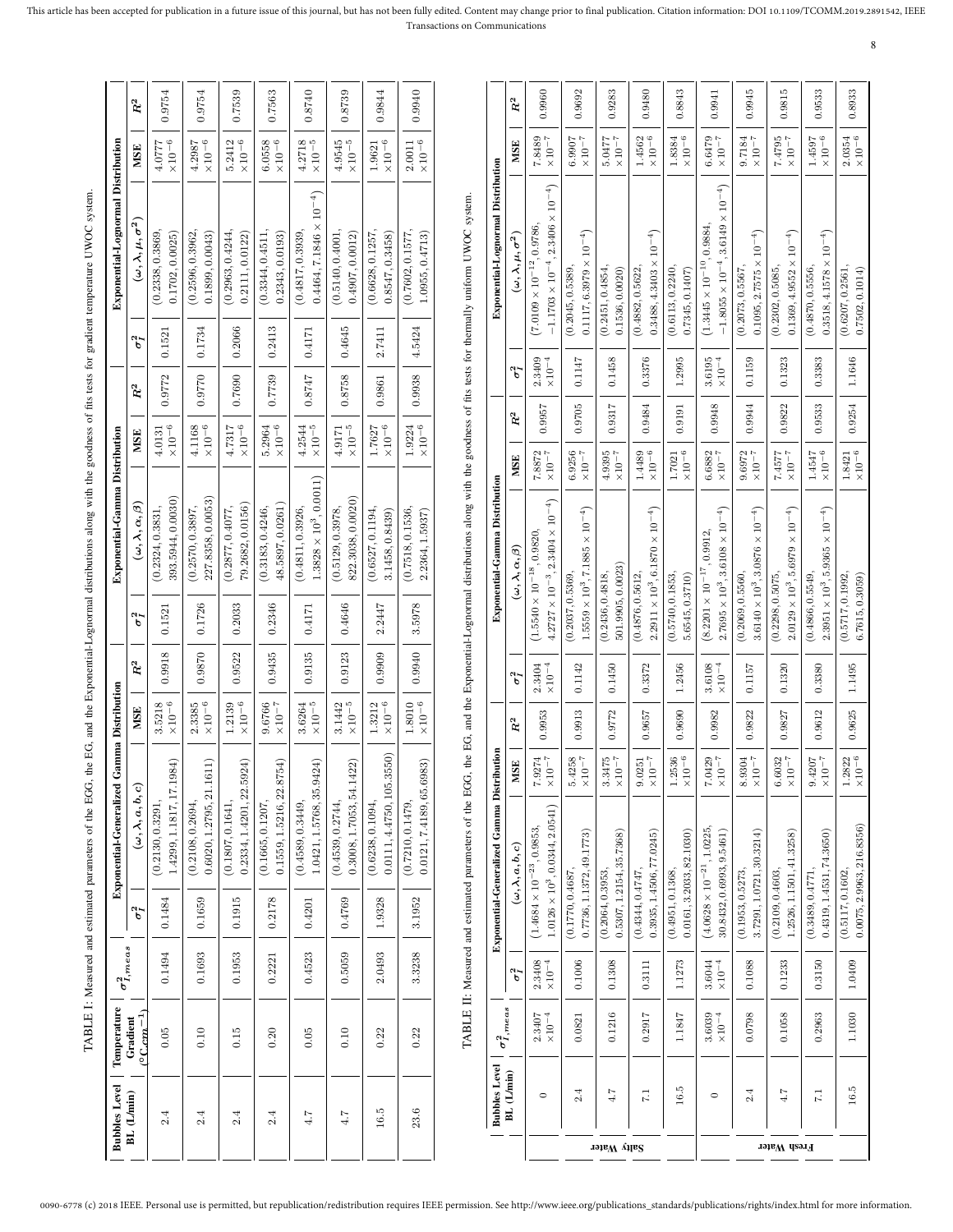As shown in Table I, the scintillation index calculated from the new PDF is the closest to the scintillation index obtained from the measured data. In addition, we can deduce from Table I that as the level of air bubbles or temperature gradient increases, the strength of the turbulence increases, and therefore the scintillation index becomes larger, as expected. In addition, the scale parameter of the EGG increases indicating the left-skewness or the stretching nature of the histogram as the channel turbulence increases. Overall, the EGG distribution gave the best performance in terms of quality of fit to the measured data.

The results of MSE and  $\mathbb{R}^2$  goodness of fit tests for the EGG, the EG, and the Exponential-Lognormal PDFs are also listed in Table I. It is clearly illustrated that the MSE values corresponding to the new EGG model are the smallest, under all turbulence conditions. Furthermore, it can be observed that  $R<sup>2</sup>$  measures associated with the EGG model have the highest values. These results indicate that the new PDF provides a better fit to the experimental data and therefore strongly support the application of the EGG model for turbulence induced-fading in UWOC channels, as a more accurate and simple alternative to the Exponential-Lognormal model.

# *B. Turbulent UWOC Channels with Uniform Temperature*

In this section, we present experimental results for the proposed EGG distribution model under uniform temperature, for both salty and fresh waters. Fig. 4 illustrates histograms of the experimental data together with the EGG distribution as well as the EG and the Exponential-Lognormal distributions using different levels of air bubbles, based on the parameters of Table II. Results corresponding to the third and the eighth rows of Table II are not included in Fig. 4 due to space limitation.

As shown in Fig. 4, the proposed EGG model matches perfectly the measured data for all bubbles levels which correspond to different turbulence conditions varying from weak to strong turbulence, for both fresh and salty waters. This excellent match indicates the effectiveness of our model to describe irradiance fluctuations in UWOC channels. Moreover, an excellent agreement between the Exponential-Lognormal model and the EG model is depicted in Fig. 4. Indeed, the plots of the two distributions are almost indistinguishable, and both fit very well to the measured data collected at different levels of air bubbles, for both types of water. These facts make the EG distribution an attractive model to describe turbulenceinduced fading in thermally uniform UWOC channels operating under weak, moderate, and strong turbulence conditions.

In addition, Table II shows that increasing the salinity of the water by adding 118g of table salt into the fresh water tank does not have a significant impact on the scintillation index.

Table II presents also the results of  $\mathbb{R}^2$  goodness of fit test and estimated parameters of EGG, EG, and Exponential-Lognormal distributions. It is evident that  $\mathbb{R}^2$  values corresponding to the EGG model are the highest, under all turbulence conditions. Overall, the EGG distribution gave the best performance in terms of quality of fit to the measured data. Moreover, the EGG distribution is mathematically simple and attractive from the system performance analysis standpoint because it leads to closed-form and analytically tractable expressions for the outage probability and the average BER.

# VI. PERFORMANCE ANALYSIS BASED ON THE NEW **MODEL**

In this section, we demonstrate the utility of the EGG PDF in modeling turbulence-induced fading for UWOC channels. The easy-to-use expression of the PDF derived in (1) can greatly simplify the analytical calculations of various performance metrics of interest over UWOC channels. By using the EGG model, we can easily obtain tractable and closed-form expressions for the outage probability, the average BER, and the ergodic capacity over UWOC channels, and their analytical accuracy are verified by means of Monte Carlo simulations. The competing Exponential-Lognormal proposed in [29] is not handy when it comes to performance analysis, as, being based on the Lognormal distribution, it would lead to integral expressions that are intractable and hence need to be solved numerically.

In what follows, we study the performance of an UWOC system which employs either IM/DD or heterodyne techniques using a variety of modulation schemes. Note that, in this work we consider only the case in which the scattering/absorption effects and the inter-symbol interference are not significant, and the underwater optical turbulence dominates the fading characteristics of the channel.

Assuming that the laser beam propagates through a mixture EGG turbulence channel with additive white Gaussian noise (AWGN), the received signal can be given as [6]

$$
y = \eta I \, x + n,\tag{17}
$$

where  $\eta$  represents the optical-to-electrical conversion coefficient, I is the normalized irradiance,  $x \in [0, 1]$  denotes the transmitted information bit, and  $n$  is the AWGN with zero mean and variance  $N_0/2$ .

# *A. Probability Density Function*

Considering both types of detection techniques (IM/DD as well as heterodyne detection), the instantaneous signal-tonoise ratio (SNR) can be given as  $\gamma = (\eta I)^r / N_0$ , with r being the parameter specifying the type of detection technique (i.e.  $r = 1$  for heterodyne detection and  $r = 2$  for IM/DD). The average electrical SNR can be expressed as  $\mu_r = (\eta \mathbb{E}[I])^r / N_0$  and is related to the average SNR ,  $\overline{\gamma}$ , such that  $\overline{\gamma} = (\mu_r \mathbb{E}[I^r]) / \mathbb{E}[I]^r$ .

*1) Heterodyne Detection:* In the case of heterodyne detection, the average electrical SNR,  $\mu_1$ , is defined as  $\mu_1 = \overline{\gamma}$ . By using the transformation of the random variable  $I$  along with [37, Eq.(2.9.4)] then [37, Eq.(2.1.4)] and [37, Eq.(2.1.9)], the PDF of the SNR when the UWOC system is operating under the heterodyne detection can be given as

$$
f_{\gamma}(\gamma) = \frac{\omega}{\lambda \mu_1} e^{-\frac{\gamma}{\lambda \mu_1}} + \frac{c(1-\omega)}{\Gamma(a)\gamma} G_{0,1}^{1,0} \left[ \left( \frac{\gamma}{b \mu_1} \right)^c \Big|_a^{-1} \right]. \tag{18}
$$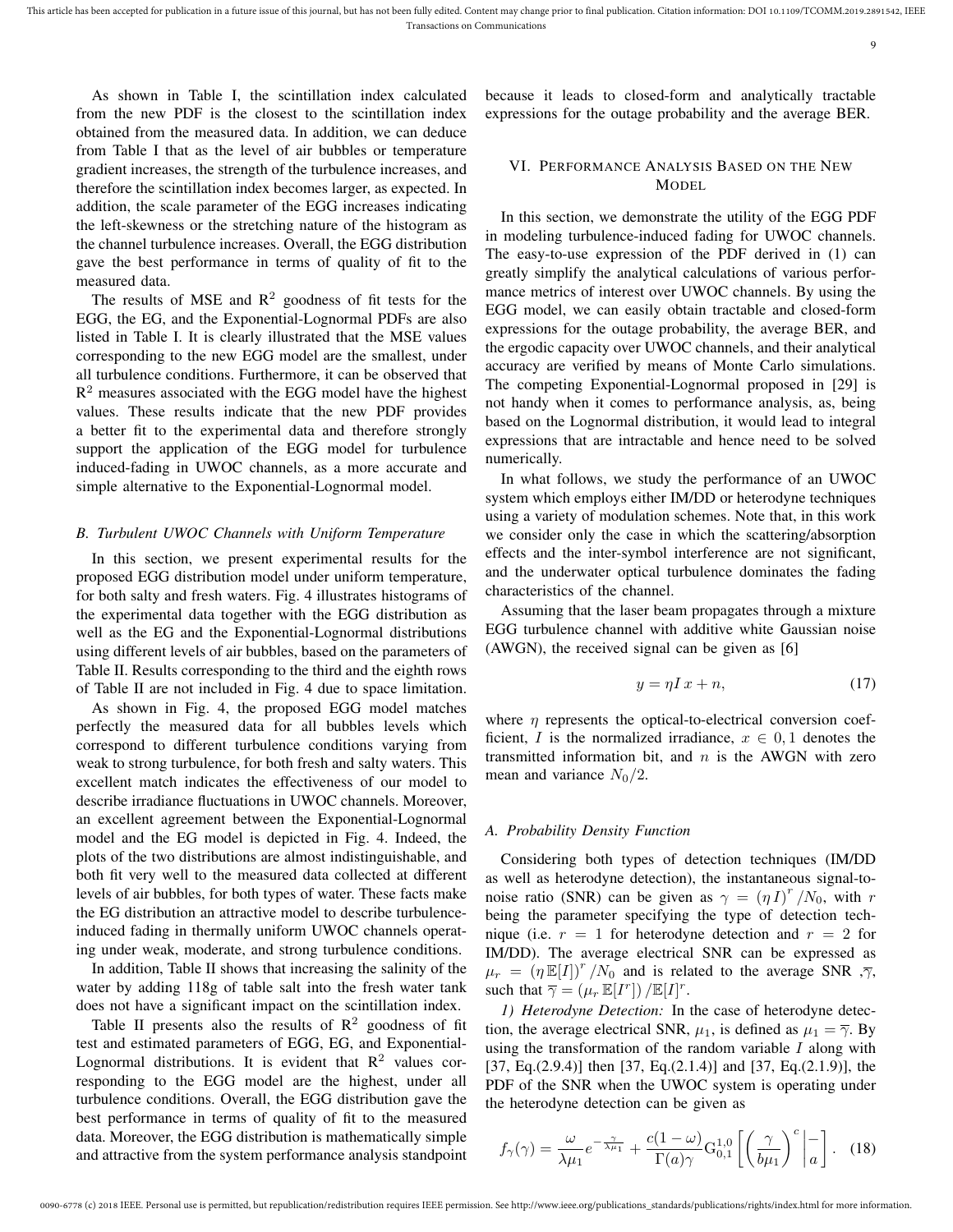.

*2) Intensity Modulation/Direct Detection:* Under this type of detection, the average electrical SNR  $\mu_2$  is given as

$$
\mu_2 = \frac{\bar{\gamma}}{2\omega\lambda^2 + b^2(1-\omega)\Gamma(a+2/c)/\Gamma(a)}.\tag{19}
$$

Now, applying [37, Eqs.(2.9.4), (2.1.4), and (2.1.9)], (1) is easily transformed into

$$
f_{\gamma}(\gamma) = \frac{\omega}{2\lambda\sqrt{\mu_2\gamma}}e^{-\sqrt{\frac{\gamma}{\lambda^2\mu_2}}} + \frac{c(1-\omega)}{2\Gamma(a)\gamma}G_{0,1}^{1,0}\left[\left(\frac{\gamma}{b^2\mu_2}\right)^{\frac{c}{2}}\bigg| \frac{1}{a}\right].
$$
\n(20)

*3) Unified PDF Expression:* From (18) and (20) along with utilizing [38, Eqs. (8.4.3/1) and (8.2.2/15)] we get the following unified PDF

$$
f_{\gamma}(\gamma) = \frac{\omega}{r \gamma} G_{0,1}^{1,0} \left[ \frac{1}{\lambda} \left( \frac{\gamma}{\mu_r} \right)^{\frac{1}{r}} \Big| \frac{1}{1} \right] + \frac{c(1-\omega)}{r \gamma \Gamma(a)} G_{0,1}^{1,0} \left[ \frac{1}{b^c} \left( \frac{\gamma}{\mu_r} \right)^{\frac{c}{r}} \Big| \frac{1}{a} \right].
$$
 (21)

It is worthy to mention that this resulting PDF reduces to the EG fading model with uniform temperature case by setting  $c = 1$  in (21).

## *B. Cumulative Distribution Function*

The CDF of  $\gamma$  defined as  $F_{\gamma}(\gamma) = \int_0^{\gamma} f_{\gamma}(\gamma) d\gamma$  can be obtained by using the definition of the Meijer's G function in  $[37, Eq. (2.9.1)]$  as

$$
F_{\gamma}(\gamma) = \omega \mathbf{G}_{1,2}^{1,1} \left[ \frac{1}{\lambda} \left( \frac{\gamma}{\mu_r} \right)^{\frac{1}{r}} \begin{vmatrix} 1 \\ 1, 0 \end{vmatrix} + \frac{(1-\omega)}{\Gamma(a)} \mathbf{G}_{1,2}^{1,1} \left[ \frac{1}{b^c} \left( \frac{\gamma}{\mu_r} \right)^{\frac{c}{r}} \begin{vmatrix} 1 \\ a, 0 \end{vmatrix} \right].
$$
 (22)

At high SNR, a very tight asymptotic expression for the CDF in (22) can be obtained in a simpler form by means of using [37, Eq.(2.9.1)] then [37, Eq.(1.8.4)] yielding

#### $F_\gamma(\gamma) \mathop{\approx}\limits_{\mu_r\gg1}$ ω λ  $\sqrt{\gamma}$  $\mu_r$  $\int_{0}^{\frac{1}{r}} + \frac{(1-\omega)}{\Gamma(a+1)} \left( \frac{\gamma}{b^r \mu} \right)$  $b^r\mu_r$  $\sqrt{\frac{ac}{r}}$  $(23)$

#### *C. Moments*

The moments  $\mathbb{E}[\gamma^n]$ , defined as  $\mathbb{E}[\gamma^n] = \int_0^\infty \gamma^n f_\gamma(\gamma) d\gamma$ , can be obtained in closed-form by substituting (21) into the definition, utilizing  $[37, Eqs. (2.9.1)$  and  $(2.1.4)$ ], and applying  $[38, Eq. (2.25.2/1)]$  as

$$
\mathbb{E}[\gamma^n] = \omega \left(\lambda^r \mu_r\right)^n \Gamma(rn+1) + \frac{\left(1 - \omega\right) \left(b^r \mu_r\right)^n}{\Gamma(a)} \Gamma\left(\frac{rn}{c} + a\right)
$$
\n(24)

It is worth accentuating that the expression in (24) is useful to derive very tight asymptotic approximations of the ergodic capacity at high SNR regime, as will be shown in the next section.

#### *D. Applications to Performance Analysis*

*1) Outage Probability:* The outage probability, Pout, is defined as the probability that the instantaneous SNR,  $\gamma$ , falls below a certain specified threshold,  $\gamma_{th}$ , which is considered as a protection value of the SNR above which the channel quality is satisfactory. Mathematically speaking,  $P_{\text{out}}$  is the CDF of  $\gamma$ given in (22) evaluated at  $\gamma_{th}$ , that is,

$$
P_{\text{out}} = \Pr\left[\gamma < \gamma_{\text{th}}\right] = F_{\gamma}(\gamma_{\text{th}}). \tag{25}
$$

*2) Average BER:* A unified expression for the average BER for a variety of modulation schemes can be given as [39]

$$
P_e = \frac{\delta}{2\Gamma(p)} \sum_{k=1}^n \int_0^\infty \Gamma(p, q_k \gamma) f_\gamma(\gamma) d\gamma,
$$
 (26)

where  $n$ ,  $\delta$ ,  $p$ , and  $q_k$  vary depending on the modulation technique being used and the type of detection (i.e IM/DD or heterodyne detection) and are summarized in Table III. It is worthy to mention that this expression is general enough to be used for both heterodyne and IM/DD techniques and can be applicable to different modulation schemes.

By substituting  $(21)$  into  $(26)$ , utilizing  $[37, Eq.(2.9.1)],$ applying the integral identity [34, Eq. (6.455/1)] then [37, Eq.(1.1.2)] followed by [37, Eq.(2.1.4)], a general expression of the average BER for OOK, BPSK, M-QAM, and M-PSK modulations can be derived in closed-form in terms of the Fox's H function as

$$
P_e = \frac{\delta}{2\Gamma(p)} \sum_{k=1}^n \left( \omega \, \mathrm{H}_{2,2}^{1,2} \left[ \frac{1}{\lambda} \left( \frac{1}{q_k \mu_r} \right)^{\frac{1}{r}} \right| (1,1)(1-p, \frac{1}{r}) \right] + \frac{(1-\omega)}{\Gamma(a)} \mathrm{H}_{2,2}^{1,2} \left[ \frac{1}{b^c} \left( \frac{1}{q_k \mu_r} \right)^{\frac{c}{r}} \right| (1,1)(1-p, \frac{c}{r}) \right] \right) + (27)
$$

#### TABLE III: Parameters for Different Modulations

| <b>Modulation</b> |                                               | р   | $q_k$                   | $\pmb{n}$                        | <b>Detection Type</b> |
|-------------------|-----------------------------------------------|-----|-------------------------|----------------------------------|-----------------------|
| OOK               |                                               | 1/2 | 1/4                     |                                  | <b>IM/DD</b>          |
| <b>BPSK</b>       |                                               | 1/2 |                         |                                  | Heterodyne            |
| <b>M-PSK</b>      | $\overline{\text{max}(\log_2 M, 2)}$          | 1/2 | $(2k-1)\pi$<br>$\sin^2$ | $\max\left(\frac{M}{4},1\right)$ | Heterodyne            |
| <b>M-QAM</b>      | $\frac{4}{\log_2 M}$<br>$\overline{\sqrt{M}}$ | 1/2 | $3(2k-1)^2$<br>$2(M-1)$ | $\frac{\sqrt{M}}{2}$             | Heterodyne            |

0090-6778 (c) 2018 IEEE. Personal use is permitted, but republication/redistribution requires IEEE permission. See http://www.ieee.org/publications\_standards/publications/rights/index.html for more information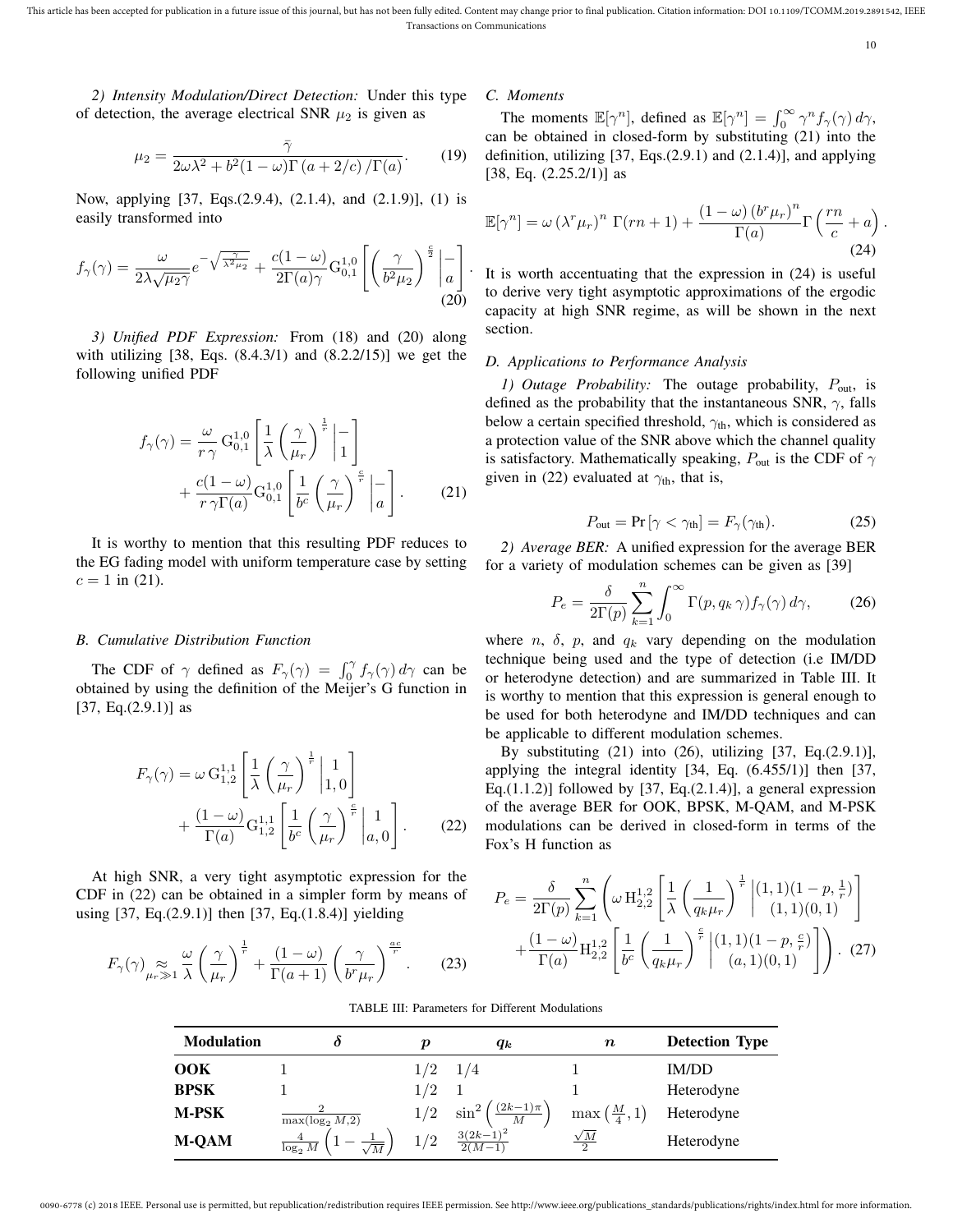Note that an efficient MATHEMATICA implementation for evaluating the Fox's H function  $H$ ;  $(\cdot)$  is presented in [40].

In the special case when the UWOC system is operating under uniform temperature, the average BER in (27) can be obtained in a simpler form in terms of the Meijer's G function as

$$
P_e = \frac{\delta}{2\Gamma(p)} \sum_{k=1}^n \left( \frac{\omega r^{\frac{1}{2}}}{(2\pi)^{\frac{r-1}{2}}} \mathbf{G}_{2,r+1}^{r,2} \left[ \frac{1}{q_k(r\lambda)^r \mu_r} \middle| \begin{array}{c} 1, 1-p\\ \Delta(r,1), 0 \end{array} \right] + \frac{(1-\omega)r^{a-\frac{1}{2}}}{\Gamma(a)(2\pi)^{\frac{r-1}{2}}} \mathbf{G}_{2,r+1}^{r,2} \left[ \frac{1}{q_k(rb)^r \mu_r} \middle| \begin{array}{c} 1, 1-p\\ \Delta(r, a), 0 \end{array} \right] \right). \tag{28}
$$

Furthermore and similar to the CDF, the average BER can be expressed asymptotically at high SNR by means of using  $[37, Eq. (1.8.4)]$  as

$$
P_{e} \underset{\mu_r \gg 1}{\approx} \frac{\delta}{2\Gamma(p)} \sum_{k=1}^{n} \left[ \omega \Gamma\left(p + \frac{1}{r}\right) \left(\frac{1}{\lambda^r q_k \mu_r}\right)^{\frac{1}{r}} + \frac{(1-\omega)}{\Gamma(a+1)} \Gamma\left(p + \frac{ac}{r}\right) \left(\frac{1}{b^r q_k \mu_r}\right)^{\frac{ac}{r}} \right].
$$
 (29)

*3) Ergodic Capacity:* The ergodic capacity is defined as

$$
\overline{C} \triangleq \mathbb{E}[\ln(1+\tau \gamma)],\tag{30}
$$

where  $\tau$  is a constant equal to  $\tau = e/(2\pi)$  [41, Eq. (26)], [42]. Substituting (21) into (30), using [37, Eq.(2.9.1)], utilizing the Meijers's G function representation of  $ln(1 +$  $(\tau \gamma)$  as  $G_{2,2}^{1,2}$   $(\tau \gamma)$ <br>Fig. (2.24.245) 1, 1  $\begin{bmatrix} 1, 1 \\ 1, 0 \end{bmatrix}$  [38, Eq. (8.4.6/5)] and applying [38, Eq.  $(2.24.2/1)$ ], then utilizing [37, Eq. $(1.1.3)$ ], the ergodic capacity of the UWOC system can be expressed in closedform as

$$
\overline{C} = \omega \, \mathrm{H}_{1,2}^{2,1} \left[ \frac{1}{\lambda} \left( \frac{1}{\tau \mu_r} \right)^{\frac{1}{r}} \middle| \begin{array}{l} (0, \frac{1}{r}) \\ (0, 1)(0, \frac{1}{r}) \end{array} \right] + \frac{(1 - \omega)}{\Gamma(a)} \mathrm{H}_{2,3}^{3,1} \left[ \frac{1}{b^c} \left( \frac{1}{\tau \mu_r} \right)^{\frac{c}{r}} \middle| \begin{array}{l} (0, \frac{c}{r})(1, 1) \\ (a, 1)(0, 1)(0, \frac{c}{r}) \end{array} \right]. \tag{31}
$$

When  $c = 1$ , (31) becomes the capacity of UWOC systems under uniform temperature and can be simplified in terms of the Meijer's G function as

$$
\overline{C} = \frac{\omega r^{\frac{1}{2}}}{(2\pi)^{\frac{r-1}{2}}} \mathcal{G}_{2,r+2}^{r+2,1} \left[ \frac{1}{\tau(r\lambda)^r \mu_r} \middle| \mathcal{A}(r,1),0,0 \right] + \frac{(1-\omega)r^{a-\frac{1}{2}}}{\Gamma(a)(2\pi)^{\frac{r-1}{2}}} \mathcal{G}_{2,r+2}^{r+2,1} \left[ \frac{1}{\tau(rb)^r \mu_r} \middle| \mathcal{A}(r,a),0,0 \right].
$$
 (32)

Furthermore, the ergodic capacity in (31) can be asymptotically approximated at high SNR by utilizing the first derivative of the *n*th order moment of  $\gamma$  [43, Eqs. (8) and (9)] as

$$
\overline{C} \underset{\mu_r \gg 1}{\approx} \log(\tau) + \frac{\partial}{\partial n} \mathbb{E}[\gamma^n] \Big|_{n=0}.
$$
 (33)

By substituting (24) into (33) and after some algebraic manipulations, we get an accurate simple closed-form approximation of the ergodic capacity at high SNR as

$$
\overline{C} \underset{\mu_r \gg 1}{\approx} \log(\tau) + \omega \left[ \log(\lambda^r \mu_r) + r \psi(1) \right] \n+ (1 - \omega) \left[ \log(b^r \mu_r) + \frac{r}{c} \psi(a) \right],
$$
\n(34)

where  $\psi(\cdot)$  is the psi function [34, Eq. (8.360/1)].

# VII. NUMERICAL RESULTS

In this section, we provide some numerical results to illustrate the outage probability, the average BER, and the ergodic capacity of the UWOC link modeled as EGG turbulent channel in the presence of air bubbles and temperature gradients for both fresh and salty waters, based on the values of  $\omega$ ,  $\lambda$ ,  $a$ ,  $b$ , and c listed in Table I and Table II. Monte Carlo simulations are also included to validate the obtained results.

The outage probability is presented in Fig. 5 as a function of the normalized average SNR under different turbulence conditions in the case of IM/DD technique. Clearly, we can



Fig. 5: Outage probability for different levels of air bubbles and gradient temperatures as given by Table I in the case of IM/DD technique along with the asymptotic results at high SNR.

observe from Fig. 5 that the simulation results provide a perfect match to the analytical results, confirming the accuracy of our derivation. In addition, it can be seen from Fig. 5 that the higher is the level of the air bubbles and/or the temperature gradient, the higher is the value of the scintillation index and therefore, the stronger is the turbulence leading to a performance deterioration. For example, at SNR=30 dB,  $P_{\text{out}} = 3.075850 \times 10^{-2}$  for a temperature gradient equal to  $0.05\degree$ C.*cm*<sup>-1</sup> and  $\sigma_I^2 = 0.1484$  and it increases to  $P_{\text{out}} = 3.422170 \times 10^{-2}$  for a temperature gradient of  $0.15^{\circ}\text{C}.\text{cm}^{-1}$  and  $\sigma_I^2 = 0.1915$ , for a fixed level of air bubbles BL=2.4 L/min. This observation shows the role of the temperature gradient in introducing severe irradiance fluctuations and hence severe turbulence conditions. The asymptotic results of the outage probability at high SNR values obtained by using (23) are also shown in Fig. 5. As clearly seen from this figure, the asymptotic results of the outage probability are in a perfect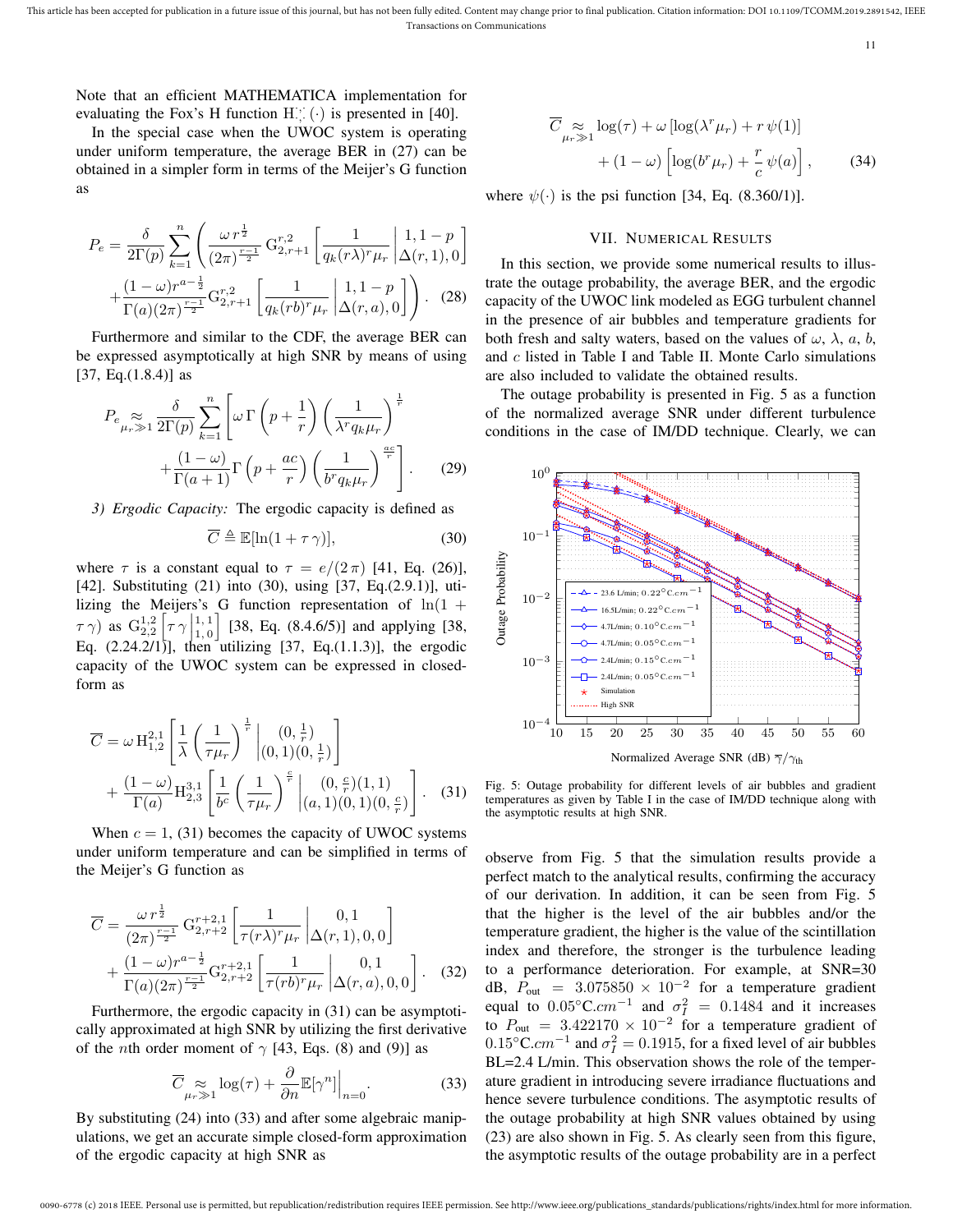match with the analytical results in the high SNR regime. This justifies the accuracy and the tightness of the derived asymptotic expression in (23).

of the proposed asymptotic results at high SNR regime.

Fig. 6 depicts the outage probability for the UWOC system under uniform temperature, various levels of air bubbles, and for both fresh as well as salty waters. Expectedly, it can be



Normalized Average SNR (dB)  $\overline{\gamma}/\gamma_{\text{th}}$ 

Fig. 6: Outage probability for two different levels of air bubbles using both salty and fresh waters for thermally uniform UWOC channels for both IM/DD as well as heterodyne detection, along with the asymptotic results at high SNR.

observed that for a given type of water,  $P_{\text{out}}$  increases as the severity of the turbulence increases (i.e. the higher the level of air bubbles, the higher will be the outage probability for both types of water and under both IM/DD and heterodyne detection). In addition, it can be inferred from Fig. 6 that the water salinity affects the UOWC system performance but in a much lesser degree than air bubbles, which cause rapid intensity fluctuations. Furthermore, it can also be observed that implementing heterodyne detection results in a significant improvement in the UWOC system performance compared to IM/DD, as expected. This performance enhancement is due the fact that heterodyne technique can better overcome the turbulence effects which comes at the expense of complexity in implementing coherent receivers relative to the IM/DD technique [44].

In Fig. 7, the average BER of IM/DD with OOK is presented versus the average SNR under different channel conditions varying from weak to strong turbulence conditions in the case of uniform temperature and salty water. We can see from this figure that the analytical results of the average BER are in an excellent match with the simulated results. Interestingly, it can be seen from this figure that as the level of the air bubbles increases, the intensity of the received signal undergoes severe fluctuations and the scintillation index value becomes higher, resulting in an increase in the average BER. It is worth mentioning that the average BER shows similar behaviour when we use fresh water in our UWOC system. Moreover, it can be observed from Fig. 7 that the asymptotic expression of the average BER at high SNR given in (29) matches exactly the analytical expression derived in (27) proving the accuracy



Fig. 7: Average BER for OOK under various levels of air bubbles using salty water for thermally uniform UWOC channels operating under IM/DD technique along with the asymptotic results at high SNR.

The analytical accuracy of (27) is checked by simulations for various modulation techniques including 64-QAM, 16- QAM, 16-PSK, and BPSK for UWOC system operating under the heterodyne detection in the case of strong turbulence conditions corresponding to a bubbles level of 23.6 L/min, a temperature gradient of 0.22 °C. $cm^{-1}$ , and a scintillation index  $\sigma_l^2 = 3.1952$  in Fig. 8. Obviously, it can be seen from this figure that BPSK modulation outperforms the other modulation techniques Moreover, it can be observed from Fig. 8 that 16-QAM outperforms 16-PSK, as expected when  $M > 4$  [45].



Fig. 8: Average BER for different modulation schemes of UWOC systems operating under heterodyne detection along with the asymptotic results at high SNR for a bubbles level of 23.6 L/min and a temperature gradient of 0.22  $^{\circ}{\rm C}.cm^{-1}$ .

Fig. 9 shows the ergodic capacity for different gradient temperatures and various levels of air bubbles under IM/DD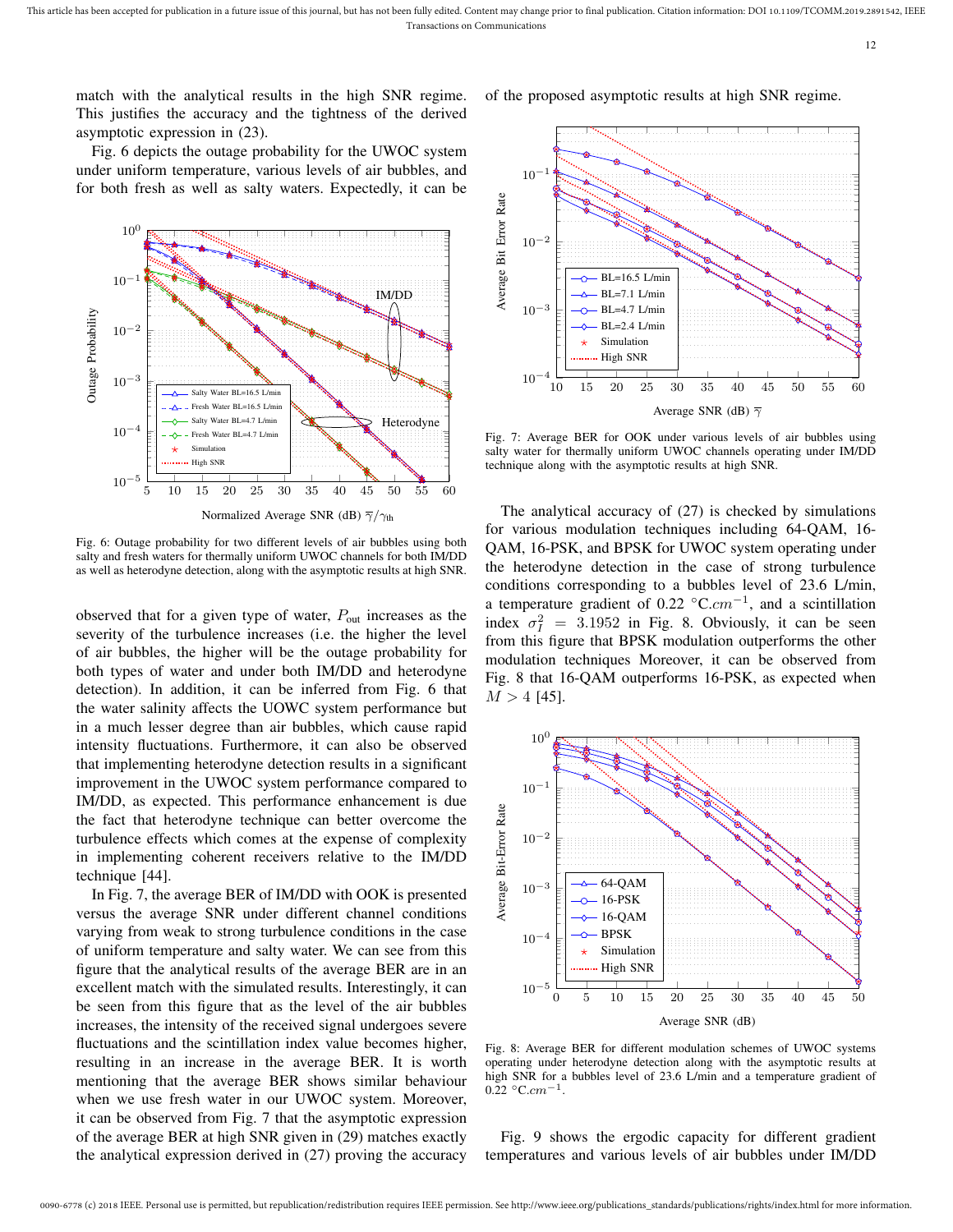technique. Equivalent results obtained via Monte-Carlo simulations are also included showing a perfect agreement with the obtained analytical results. Clearly, Fig. 9 demonstrates the significant impact of the air bubbles and the gradient temperature on the system performance. Moreover, as seen in this figure, when the level of air bubbles or temperature gradient decreases, the average BER decreases leading to a system performance improvement, as expected. Additionally, one of the most important outcomes of Fig. 9 are the accuracy and the tightness of the asymptotic results at high SNR regime, obtained via the moments-based approach in (34).



Fig. 9: Ergodic capacity for different levels of air bubbles and temperature gradients for IM/DD technique along with the high SNR results based on the moments method.

#### VIII. CONCLUSION

In this paper, based on experimental data, we have proposed a new model for UWOC channels, in which the irradiance fluctuations caused by air bubbles and gradient of temperature are characterized by the mixture EGG model. We have demonstrated that this model perfectly matches the measured data, collected under different channel conditions ranging from weak to strong turbulence conditions, for both salty as well as fresh waters. In addition, based on reference [31] where Weibull distribution which is a special case of Generalized Gamma distribution was used to fit irradiance fluctuations data due to underwater salinity gradient, this model is expected to accurately capture a combination of air bubbles, gradient of temperature, and gradient of salinity fluctuations, making it a unified model that can address the statistics of optical beam irradiance fluctuations in all types of turbulent underwater wireless optical channels. Moreover, when the water temperature is uniform, the received intensity of the laser beam is best described by the EG distribution which is a special case of the EGG model. In addition, our new model being simple and analytically tractable, is convenient for performance analysis and design of UWOC systems. Therefore, we have studied the performance of the UWOC system operating under both IM/DD and heterodyne detection over EGG fading channels in

the presence of both temperature gradients as well as air bubbles induced turbulences. We have derived simple and exact closed-form expressions for fundamental system performance metrics such as the outage probability, the average BER of different modulation scheme, and the ergodic capacity under different turbulence conditions for both fresh and salty waters. Furthermore, by applying the moments-based method, we have derived very tight asymptotic results for the ergodic capacity at high SNR in terms of simple functions. We have also demonstrated that the performance of UWOC systems is degraded with an increase in the gradient of temperature or the level air bubbles. In the quest to improve the reliability of UWOC links, we anticipate that our findings will catalyze the development of robust and reliable underwater communication systems and help push the frontiers of UWOC research towards the goal of seamless and high-speed underwater wireless networks.

#### ACKNOWLEDGMENT

Authors at KAUST would like to acknowledge the funding support from King Abdulaziz City for Science and Technology (KACST) Grant KACST TIC R2-FP-008; King Abdullah University of Science and Technology (KAUST) BAS/1/1614-01- 01, KCR/1/2081-01-01, GEN/1/6607-01-01, and REP/1/2878- 01-01.

#### **REFERENCES**

- [1] Z. Zeng, S. Fu, H. Zhang, Y. Dong, and J. Cheng, "A survey of underwater optical wireless communications," *IEEE Communications Surveys Tutorials*, vol. 19, no. 1, pp. 204–238, Firstquarter 2017.
- [2] J. Xu, M. Kong, A. Lin, Y. Song, X. Yu, F. Qu, J. Han, and N. Deng, "OFDM-based broadband underwater wireless optical communication system using a compact blue LED," *Optics Communications*, vol. 369, pp. 100 – 105, 2016.
- [3] H. M. Oubei, C. Li, K.-H. Park, T. K. Ng, M.-S. Alouini, and B. S. Ooi, "2.3 Gbit/s underwater wireless optical communications using directly modulated 520 nm laser diode," *Opt. Express*, vol. 23, no. 16, pp. 20 743–20 748, Aug. 2015.
- [4] H. M. Oubei, J. R. Duran, B. Janjua, H.-Y. Wang, C.-T. Tsai, Y.-C. Chi, T. K. Ng, H.-C. Kuo, J.-H. He, M.-S. Alouini, G.-R. Lin, and B. S. Ooi, "4.8 Gbit/s 16-QAM-OFDM transmission based on compact 450 nm laser for underwater wireless optical communication," *Opt. Express*, vol. 23, no. 18, pp. 23 302–23 309, Sep. 2015.
- [5] C. Shen, Y. Guo, H. M. Oubei, T. K. Ng, G. Liu, K.-H. Park, K.-T. Ho, M.-S. Alouini, and B. S. Ooi, "20-meter underwater wireless optical communication link with 1.5 Gbps data rate," *Opt. Express*, vol. 24, no. 22, pp. 25 502–25 509, Oct. 2016.
- [6] W. Liu, Z. Xu, and L. Yang, "SIMO detection schemes for underwater optical wireless communication under turbulence," *Photon. Res.*, vol. 3, no. 3, pp. 48–53, Jun. 2015.
- [7] F. Hanson and S. Radic, "High bandwidth underwater optical communication," *Appl. Opt.*, vol. 47, no. 2, pp. 277–283, Jan. 2008.
- [8] S. Jaruwatanadilok, "Underwater wireless optical communication channel modeling and performance evaluation using vector radiative transfer theory," *IEEE Journal on Selected Areas in Communications*, vol. 26, no. 9, pp. 1620–1627, Dec. 2008.
- [9] C. Gabriel, M. A. Khalighi, S. Bourennane, P. Leon, and V. Rigaud, "Monte-Carlo-Based channel characterization for underwater optical communication systems," *IEEE/OSA Journal of Optical Communications and Networking*, vol. 5, no. 1, pp. 1–12, Jan 2013.
- [10] C. Li, K. H. Park, and M. S. Alouini, "On the use of a direct radiative transfer equation solver for path loss calculation in underwater optical wireless channels," *IEEE Wireless Communications Letters*, vol. 4, no. 5, pp. 561–564, Oct. 2015.
- [11] R. J. Hill, "Optical propagation in turbulent water," *J. Opt. Soc. Am.*, vol. 68, no. 8, pp. 1067–1072, Aug. 1978.
- [12] V. V. Nikishov and V. I. Nikishov, "Spectrum of turbulent fluctuations of the sea-water refraction index," *International Journal of Fluid Mechanics Research*, vol. 27, no. 1, pp. 82–98, 2000.